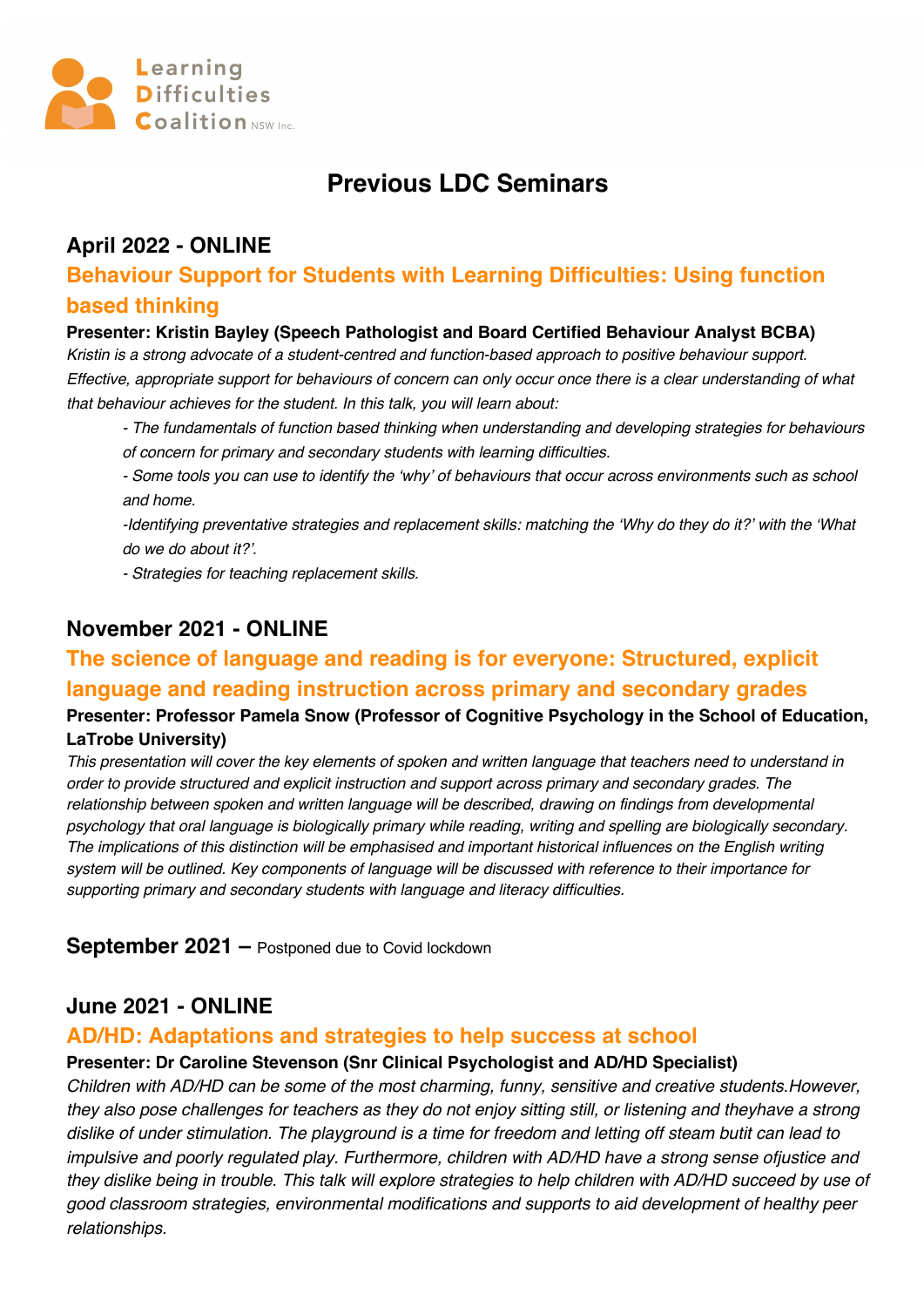# **March 2021 - ONLINE**

### **Supporting Students with Working Memory Difficulties**

#### **Presenter: Amanda Hicks (Learning and Literacy Specialist)**

*This seminar will provide teachers, parents and health professionals with the latest research onWorking Memory Theory and its impact on learning for children with deficits in their workingmemory. The seminar*  will not only provide theory but specific intervention strategies that can be utilised upon seminar *completion. The seminar will continue to examine the impact deficits in working memory have on learning and reading and provide intervention strategies for utilisation in both the mainstream and learning support environment. The seminar will assist teachers in understanding cognitive load theory and working memory and its relationship to material design, teacher delivery and classroom design.* 

# **November 2020 - ONLINE**

#### **Key Strategies for children and adolescents on the Autism Spectrum**

#### **Presenter: Anna Tullemans (Autism Consultant, Author and Presenter)**

*This online presentation will cover a variety of topics for teachers, parents and professionals that will help you understand what it means to have Autism Spectrum. It will contain information on why behaviours happen and how to work with and reduce these behaviours.*

*Included in the discussions will be the impact of co-morbid conditions and how these may impact the use of effective strategies. It will also incorporate information on girls who have an Autism Spectrum diagnosis, understanding how and why girls may present differently and how to support them through the ages.* 

*This presentation will also encompass the anxiety experienced by children and adolescents on the Autism Spectrum from changes of routine that the Coronavirus has created, for example changes to schooling. We will look at strategies to help them cope in these difficult and stressful times.*

**September 2020 –** Postponed due to Covid lockdown

**June 2020 –** Postponed due to Covid lockdown

### **March 2020 – held in September due to Covid-19 - ONLINE**

# **Language and Literacy in the Classroom: Supporting students with languagebased learning difficulties. Primary or High School Session**

#### **Presenter: Dr Julia Starling (Speech-Language Pathologist, Adjunct Lecturer at the University of Sydney)**

*Did you know that at least 6 students in every primary and secondary classroom are facing significant challenges to their learning, and therefore to their ability to access the curriculum, because of diagnosed or un-diagnosed language, literacy and/or attention disorders? Did you also know that there are many adaptations and accommodations that all teachers can readily employ, that can facilitate these students' ability to process and retain classroom information, and then express their knowledge and ideas effectively?* 

*In this seminar you will be introduced to these students, the nature and impact of their learning difficulties, and, most importantly, to a wide range of strategies that can support their classroom learning. Specifically, we will be exploring the oral and written language of the classroom, and strategies for Direct Vocabulary Instruction across all grades and subjects.*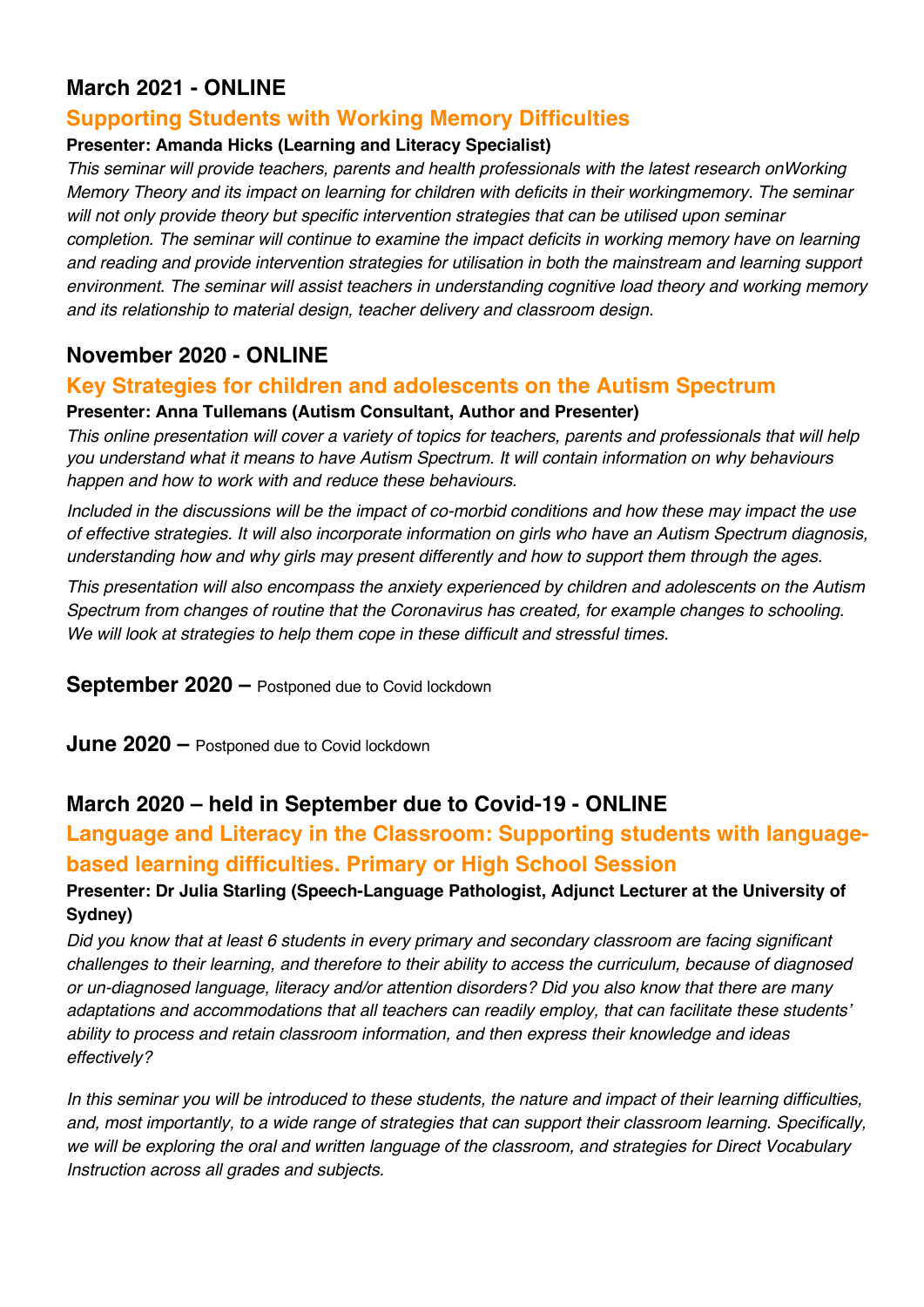*Dr Julia Starling is a speech-language pathologist whose clinical and research interests focus in particular on primary and secondary students with language, literacy and attention difficulties. She regularly presents seminars across Australia and overseas, on collaborations between speech pathologists and teachers.* 

# **November 2019**

# **Helping Students with Specific Learning Difficulties (Dyslexia, Dyspraxia, Dysgraphia and Dyscalculia)**

#### **Presenters: Hayley Smith OT and SLD Assessor/Tutor) and Katrina Sheraton-Yu (Psychologist and Teacher)**

*It is estimated that 1 in 10 children have a Specific Learning Disorder in reading, writing and/or Mathematics. This means that in most classrooms, there are at least three to five students experiencing significant challenges in learning basic reading, spelling, writing and numeracy skills. Some may be diagnosed with a Specific Learning Difficulty such as Dyslexia, Dysgraphia or Dyscalculia or another diagnosis impacting on learning (such as DCD/Dyspraxia). Other students may not yet be diagnosed whilst still struggling within the classroom. Professionals and teachers all want to do their very best to help these students reach their potential and are seeking ways to best support them. Katrina and Hayley have worked with these students and their families for over 15 years within a school and private clinic setting. This presentation will help you know what red flags to look for and will provide practical strategies in planning and implementing intervention, as well as helping them at home and throughout the school day to ensure they can achieve success and thrive.*

# **September 2019**

# **Learning Difficulties Symposium**

### **1. Reading Disorders: Presentation and Treatment**

#### **Presenter 1: Saskia Kohnen (Clinical Director, Macquarie University Reading Clinic)**

*This presentation will provide a brief overview of the causes of reading difficulties. Several current definitions of reading difficulties will be critically evaluated. The main focus of this presentation will be a theoretical framework which teachers and health-professionals can utilise to understand the various presentations of reading difficulties, provide evidence- based assessments and treatment recommendations for primary and high school students.* 

### **2. Supporting Vocabulary Across All Grades and Subjects**

#### **Presenter 2: Samantha Hornery (Education Manager, Learning Links)**

*Are you concerned about your students' understanding of what they have read? Do you want more strategies to help your students expand their vocabulary?Vocabulary is the one of the most important predictors of reading comprehension - to understand something you have read you need to know what the words mean. The demands of vocabulary also increase as the years of schooling increase, this impacts both reading comprehension and writing for our students. In this practical workshop you will learn how to select the words to teach and develop strategies and resources to introduce words and build a stronger vocabulary for students in both primary and high school grades, and across all subject areas. You'll leave with some great tips to empower your students to keep expanding their vocabulary.* 

# **3. Emotional Regulation and Anxiety for Students with ADHD & LD**

#### **Presenter 3: Andrew Greenfield (Child and Educational Psychologist)**

*In this seminar Andrew will discuss specific practical strategies to assist students with emotional regulation and anxiety difficulties. He will outline steps involved in modulating and changing one's primary emotional response and will include some research key findings in relation to emotional dysregulation/anxiety and ADHD. There will be a focus on practical strategies and specific tools to assist with these processes.*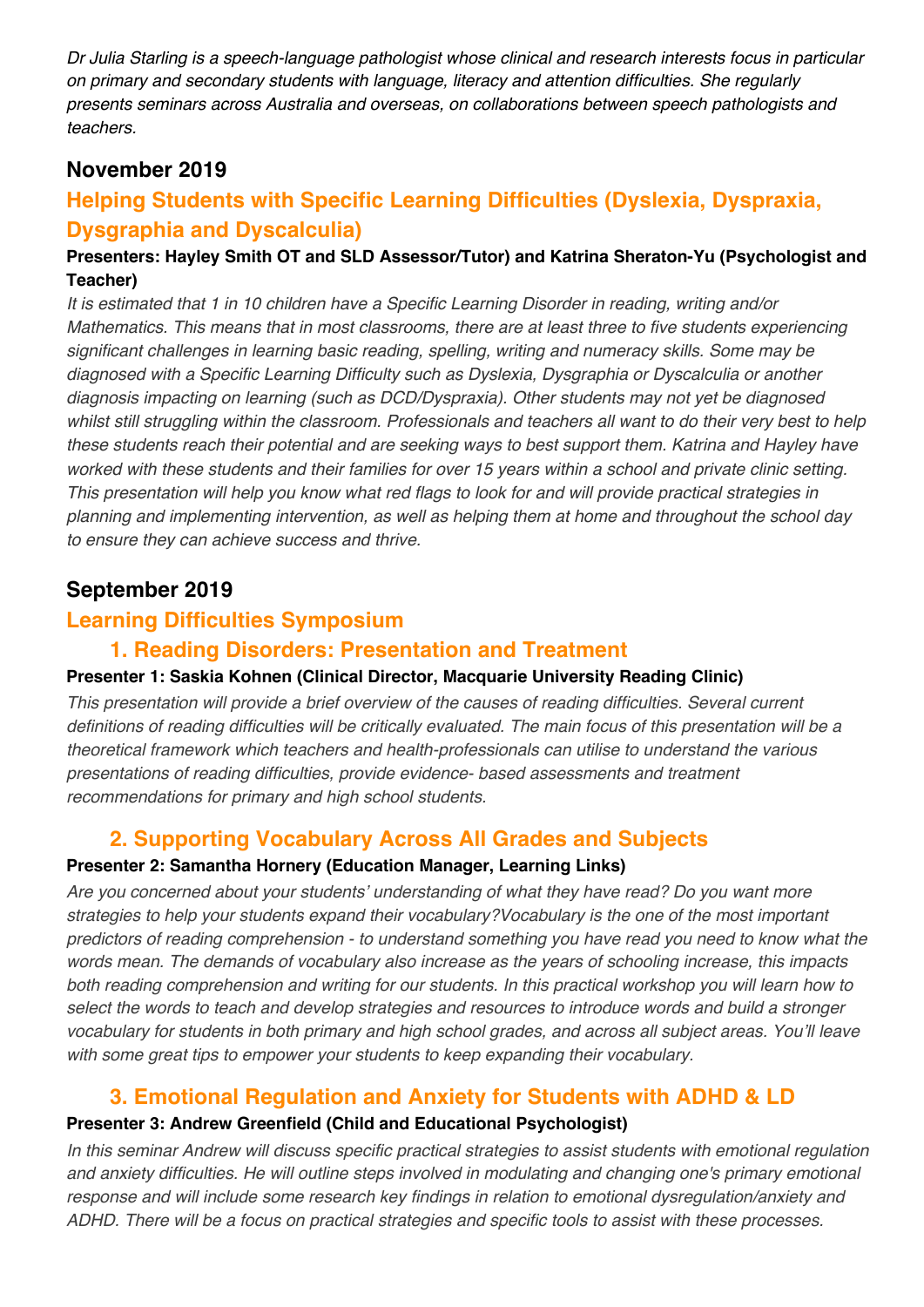# **June 2019**

### **Autism: myths and facts**

#### **Presenter: Rebecca Sutherland (Senior Speech Pathologist, Child Development Unit, Children's Hospital at Westmead)**

*This presentation will provide information about autism in school aged children with an aim to share factual, evidence based information about a range of areas, including diagnostic markers, pathways to diagnosis and autism in girls. Myths regarding diagnosis, labelling, echolalia and strengths and talents will also be addressed. The presentation aims to address practical issues around identifying and supporting students in primary and secondary school, as well as strategies for classroom and home management. This presentation will be beneficial for teachers, families and health professionals.* 

# **April 2019**

# **Challenging Behaviours: practical strategies for students with ADHD, ASD & ODD**

#### **Presenter: John Blythe (Principal Clinical Psychologist & Director, Adjunct Fellow – University of Western Sydney**

*John will provide an overview of the diagnostic challenges childhood disorders present. Although labels have their place, they rarely tell us anything we didn't already know was happening. This seminar will go "underneath" the diagnoses to discuss the deeper real-life factors which often cause a child to present with symptoms which get a certain label. By identifying the real-life underlying causal factors - we can discuss the many strategies that can be applied both at school and at home, which target the things driving the challenging behaviours in a new way.* 

# **October 2018**

### **2E – Twice Exceptional Learners**

#### **Presenter: Dr Ruth Phillips, Educational Consultant**

*2E Learners are a unique group of learners who are often overlooked in the school system. This presentation will address the unique learning needs of these students and outline how schools and parents can support them, through current research findings and case studies. The seminar is appropriate for classroom and learning support teachers both primary and secondary, parents and professionals, and will address a range of interventions for 2E children with ADHD, ASD, Tourettes Syndrome, Dyslexia, processing issues and other difficulties. The seminar will provide opportunities to workshop and interact with others interested in this issue. Dr Ruth Phillips is a highly experienced consultant, trainer, educator and coach, with qualifications in psychology and over 20 years of teaching expertise. Her particular interest and expertise in meeting the needs of different learners has led to many national and international presentations.* 

# **August 2018**

### **NSW Education Standards Authority (NESA)**

#### **Presenter: Marina Laing (Senior Project Officer, Special Education, NESA) and Neal Crocker**

*This workshop will be presented by representatives from the NSW Education Standards Authority (NESA) who will provide an overview of the role of NESA, particularly in relation to the delivery of national and state testing, including NAPLAN and the new online literacy and numeracy tests for the HSC Minimum Standards. Participants will gain an understanding of the purpose of these tests, how they are administered in NSW, and processes for determining reasonable adjustments for students with disability.*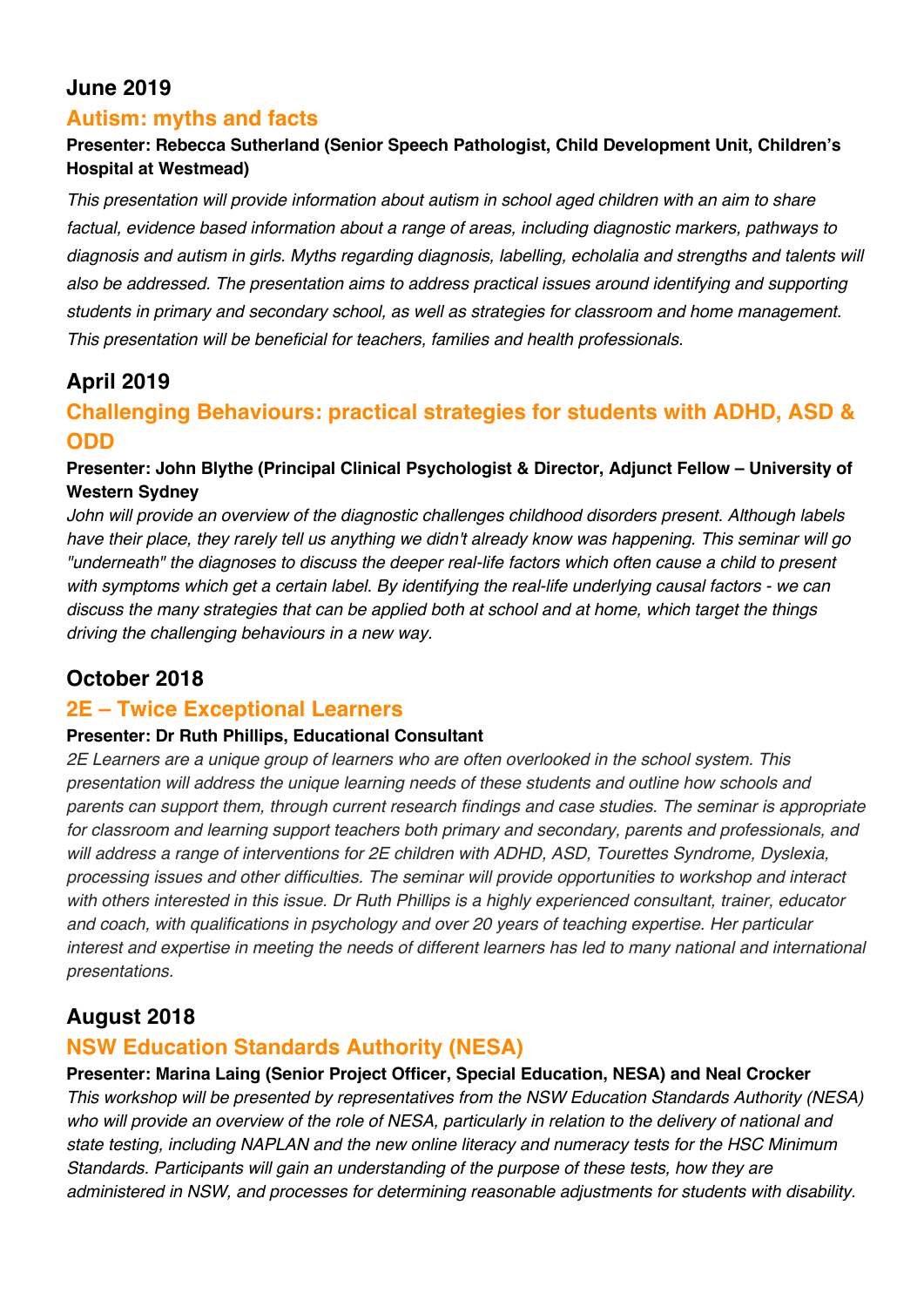### **June 2018**

### **Working Memory**

#### **Presenter: Amanda Tocci, Educational Consultant & Lecturer on Working Memory, Learning and Reading**

*This presentation will be suitable for parents, teachers and other professionals. Amanda will discuss the theory of working memory and its importance to learning across all key learning areas. Attendees will learn about the latest on working memory research in order to develop an understanding of how students learn, strategies required for differentiation and how to meet the learning needs of all students, both in the classroom and at home. Participants will not only gain specific knowledge but practical strategies that can be immediately utilised.* 

# **April 2018 – Orange Regional Seminars**

### **Language Friendly Classrooms**

#### **Presenter: Dr Julia Starling, Speech-Language Pathologist, Adjunct Lecturer, University of Sydney**

*Many students with language-based learning difficulties face challenges to their learning in language and literacy rich classrooms. Dr Julia Starling, a speech- language pathologist, will present a model of collaborative support where teachers, other professionals and parents can work together to support children and adolescents with learning difficulties. A wealth of practical strategies will be presented, based on Julia's extensive experience in this field.* 

#### **Behaviour Management Strategies**

#### **Presenter: Andrew Greenfield, Child and Educational Psychologist**

*In this seminar Andrew will discuss specific, practical and common sense strategies to assist parents and teachers with behaviour management. These strategies will be useful for managing every day struggles for parents of children and adolescents with behavioural issues. Andrew will also present classroom strategies to assist teachers who have students with behaviour problems associated with learning and developmental issues such as intellectual disability, ASD and ADHD. Andrew enjoys answering questions from parents and teachers and will endeavour to make the seminar as interactive as possible.* 

# **March 2018**

### **Understanding Anxiety for Students with Learning Challenges**

#### **Presenter: Dr Maria Ivanka Milic, Clinical Psychologist**

*Anxiety is an emotion commonly experienced by everyone when faced with challenging situations. School life has daily challenges for students needing to be able to organise themselves, and demonstrate previous learning whilst acquiring new learning. These attempts are frequently observed by classmates and in many instances evaluated by teachers. Students with learning difficulties are likely to experience greater challenges relative to their peers. Research suggests a higher prevalence of anxiety in children with learning difficulties which is partially related to these extra life challenges they face.* 

*This workshop aims to increase parents', teachers' and other professionals' understanding of anxiety in children and adolescents, and to provide a repertoire of cognitive and behavioural strategies that can be used to support them in managing their anxiety at home and in school.* 

# **November 2017**

# **Literacy and Learning Difficulties**

# **Presenter: Dr Samantha Hornery, Therapy and Education Manager, Learning Links**

*This practical workshop will provide participants with strategies to design and implement effective support for PRIMARY and SECONDARY students with both reading and language disorders. Together in this extended seminar we will explore: The spectrum and variety of reading difficulties, eg. Dyslexia, Resources to identify which students will benefit from which types of interventions, Evaluation of*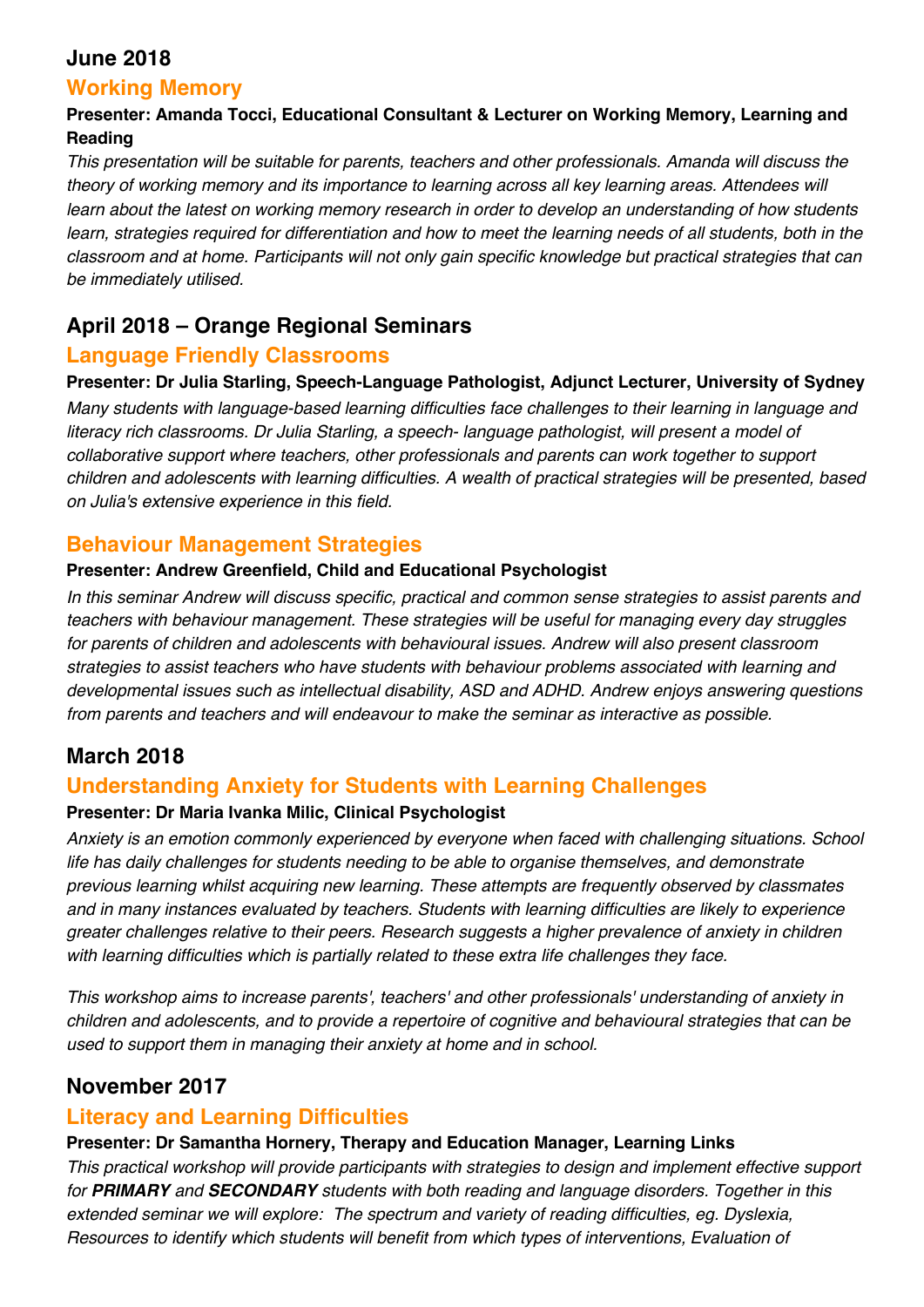*intervention programs for students with reading and language disorders, Approaches to develop vocabulary to support reading comprehension and Compensation strategies and technologies to support high school students.*

# **September 2017**

### **Autism: key strategies for school and home**

#### **Presenter: Anna Tullemans, Autism Educational Consultant and Speaker**

*In this seminar Anna will present key strategies for behaviour and sensory issues in the classroom and at homefor students with Autism Spectrum Disorder. Anna regularly presents in Australia and internationally on supporting children and adolescents with autism and her talk will be relevant and beneficial for parents, teachers and health professionals. Anna will cover areas such as: strategies for behaviour in the classroom and on the playground, school classwork refusal, strategies for tests and exams and how sensory tools can be incorporated. Anna will also discuss how students with ASD can use their special interests and obsessions in their learning, why they refuse to try anything new and how to counteract their need to be* ʻ*perfect*'*. Anna*'*s talk will offer suggestions for using motivators and how they can work, plus strategies to help with transitions.* 

#### **June 2017**

#### **ADHD: The many perspectives**

**Presenter: Dr Sandra Johnson (Developmental Paediatrician, Clinical Association Professor, Syd Uni, and Author) and Andrew Greenfield (Child and Educational Psychologist)**

*Dr Johnson will discuss ADHD in general, with some emphasis on the myths of ADHD and school management of the condition. Interaction with the audience will be encouraged, with Dr Johnson keen to answer the many questions on this topic. Andrew*'*s talk: Any parent or teacher knows that children with ADHD can have difficulty focusing on tasks at home and in the classroom. They often have a wandering eye and wandering mind which can be a serious impediment to their learning. This seminar will focus on practical strategies and techniques to assist parents, teachers and health professionals working with students who have difficulty paying attention. Research has demonstrated that ADHD doesn*'*t impair the ability to pay attention, but rather the ability to control what one pays attention to. Medication, if used, should always be used in conjunction with strategies in order to provide the most effective and efficient improvement to a child's attention. Andrew will discuss these strategies in relation to ADHD as well as briefly other developmental disorders such as ODD and ASD.* 

# **March 2017**

#### **Attention Please!**

#### **Presenter: Dr Kristy Goodwin, Speaker, Author, Researcher and Consultant**

*Dr Kristy Goodwin helps teachers, parents and health professionals understand how today's children and adolescents*' *attention spans are being hijacked by technology. In this practical seminar Dr Kristy explains why it's essential that children and adolescents learn howto manage their attention in the 21st Century. This will prove extremely important for children with learning difficulties who already struggle with attention problems. She tailors workshops so participants understand the costs of multi-tasking and continuous partial attention on learning and wellbeing. Dr Kristy also arms participants with simple and effective strategies to maximise attention and minimise digital distractions.* 

### **November 2016**

# **Language-Friendly Classrooms: Supporting Primary and Secondary students with language and literacy difficulties**

**Presenter: Dr Julia Starling, Speech-Language Pathologist, Adjunct Lecturer, University of Sydney** *Many students with language-based learning difficulties face challenges to their learning in language and literacy rich classrooms. Dr Julia Starling, a speech-language pathologist, will present a model of*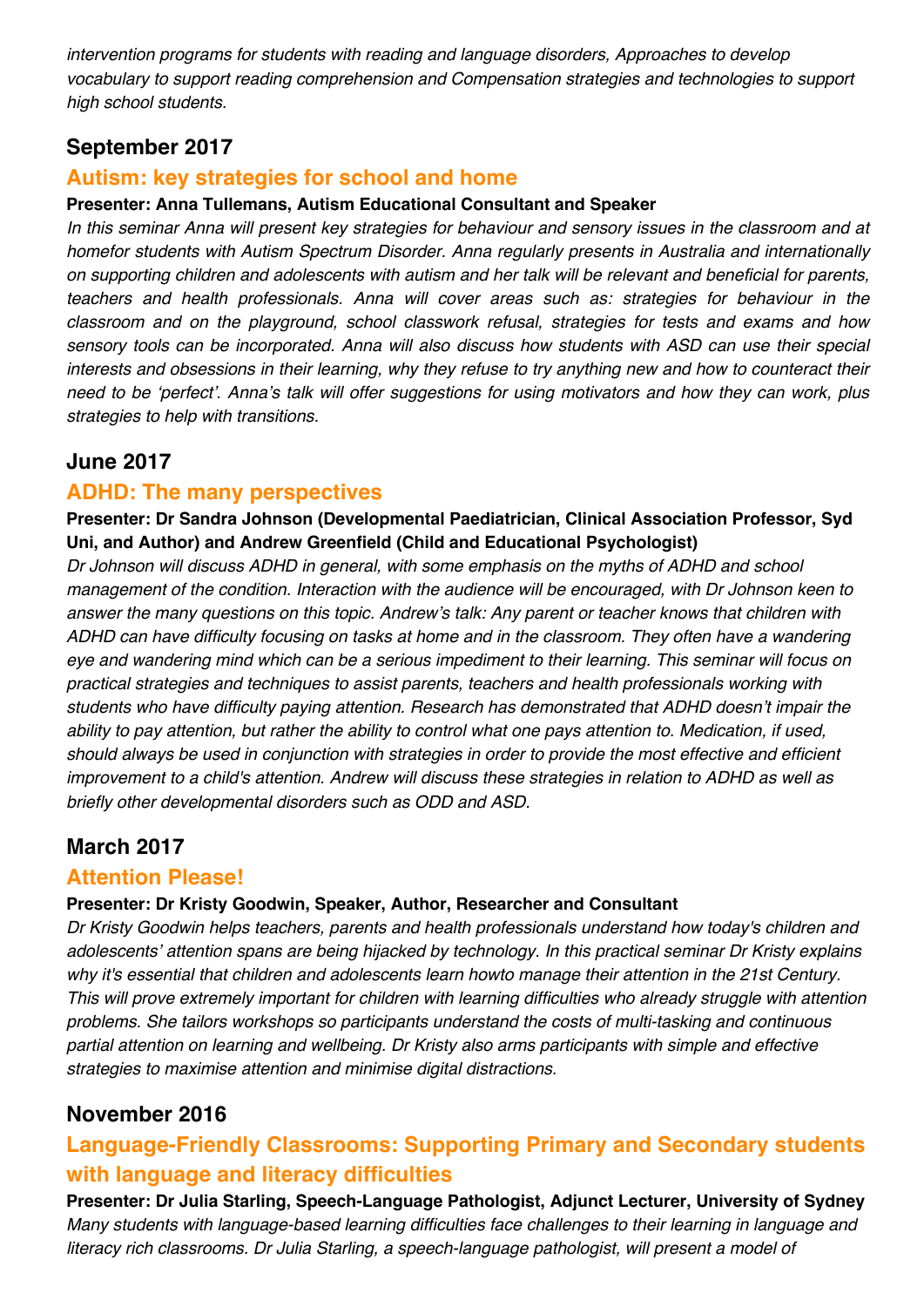*collaborative support where teachers, other professionals and parents can work together to support children and adolescents with learning difficulties. A wealth of practical strategies will be presented, based on Julia's extensive experience in this field.*

# **August 2016**

#### **FIVE from FIVE: Effective reading instruction in every classroom, every day Presenter: Dr Jennifer Buckingham, Senior Research Fellow and Director of the FIVE from FIVE project**

*Hundreds of thousands of children are not reaching a level of achievement in reading that is considered to be the minimum international standard. Reading specialists argue that this is because many children are not receiving the most effective instruction as described by scientific research. The FIVE from FIVE project was developed to bridge the gap between research and practice in reading instruction by providing up-todate evidence, information and resources for parents, teachers, principals, health and education professionals, and policymakers.*

### **June 2016**

### **Maths and Learning Difficulties**

#### **Presenter: Dr Samantha Hornery, Therapy and Education Manager, Learning Links**

*Many children with learning difficulties find mathematics just as challenging as reading and other literacy skills. Number skills, particularly the four operations of addition, subtraction, multiplication and division, need to be mastered and stored in memory before new skills can be added from the curriculum. The language of mathematics is also unique, at times quite complex, and children often need help to decode this and truly understand what they are being asked to do. In this seminar you will collect new strategies and resources to support the development of number and problem solving skills for primary and high school students struggling in mathematics.*

# **April 2016**

#### **Behaviour and Learning**

#### **Presenter: Vivienne Branch, Principal – Positive Behaviour for Learning**

*Vivienne Branch is the leader of the Macquarie Park Educational Services Positive Behaviour for Learning (PBL) Team. In this seminar she will give an overview about PBL, an evidence-based whole school approach implemented in schools across NSW to improve learning outcomes for all students, including those with learning difficulties. Vivienne will then discuss a range of behaviour management strategies and positive behaviour supports, that can be adopted by parents and teachers from all school systems. As always there will be time allotted for questions and discussion.*

# **November 2015**

### **Occupational Therapy: It's not just about pencil grip!**

#### **Presenter: Louise Yarham, Occupational Therapist**

*Louise has been a paediatric Occupational Therapist for over 20 years working in a private practice capacity, with students from Preschool – Year 12. She has worked in many schools with individual students and within the classroom. Since 2012 she has also been working with the Catholic Education Office to implement strategies within the classroom to up skill teachers to better support students with additional learning needs. She also provides Professional Development for teachers and Parent Education.*

*Louise has a passion for assisting students within the classroom environment using a collaborative approach with teachers and parents. Research demonstrates that Early Intervention for children who may be experiencing difficulties at school can enhance their potential and attitude to their educational*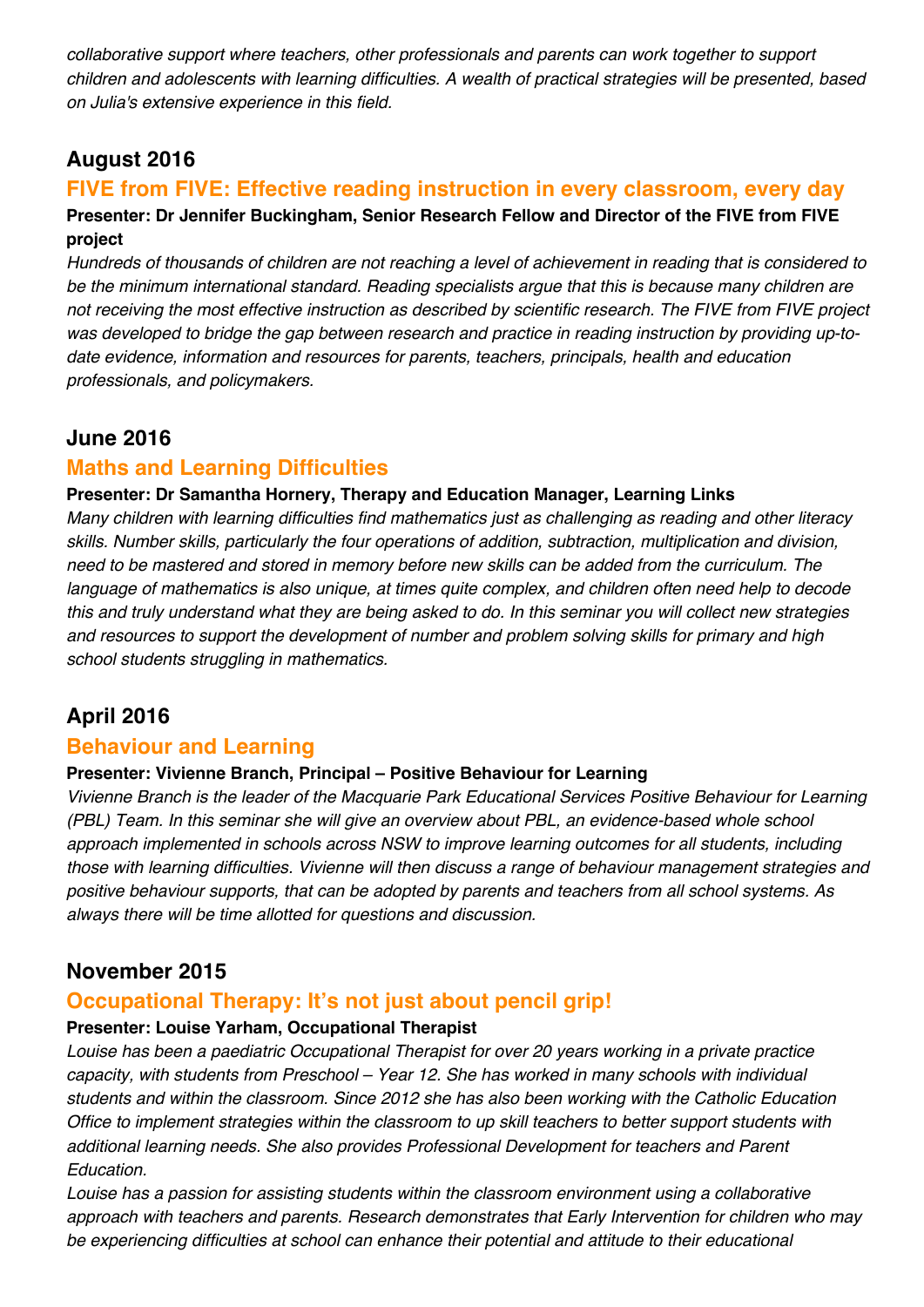#### *experience.*

*The LDC seminar will be focused on evidence-based practice and practical ideas and strategies which a parent/ teacher/ professional will be able to use when interacting with their student/ child. The session will be interactive and there will be time for questions.*

### **September 2015**

#### **The Learning and Support Team Forum**

#### **Teresa Kovacs, Betty Kiekebosch, Catherine Dunn, Jenny Pride**

*The Learning and Support Team in each school assists classroom teachers to address the educational needs of students with a disability, learning difficulty or behaviour disorder. Parents or caregivers have a vital role to play in the work of the Learning and Support Team through discussing and planning for their child's needs. From DEC website http://www.dec.nsw.gov.au/our-services/schools/disability-services In all schools (state, catholic, independent) the Learning and Support Team is just one of the many situations where a group of people come together to make decisions that impact upon the success of our students. The Learning and Support Team policies and decisions impact upon other situations where decisions are made re the learning programs for individual students. Often the Team determines the allocation of resources and school priorities.*

### **June 2015**

#### **Behaviour Management Strategies**

#### **Presenter: Andrew Greenfield, Child and Educational Psychologist**

*In this seminar Andrew will discuss specific, practical and common sense strategies to assist parents and teachers with behaviour management. These strategies will be useful for managing every day struggles for parents of children and teenagers with behavioural issues. Andrew will also present classroom strategies to assist teachers who have students with behaviour problems associated with learning and developmental issues such as intellectual disability, ASD and ADHD. Andrew enjoys answering questions from parents and teachers and will endeavour to make the seminar as interactive as possible.*

# **March 2015**

#### **Working Memory**

#### **Presenter: Mimma Mason, Cognitive Scientist, Cogmed Manager, Pearson**

*Humans have this amazing capacity which allows us to represent ideas in mind, hold information there and do something with it. It is the basis of our ability to plan, to carry out complex tasks, to learn. While this capacity is limited for all of us, low working memory capacity is associated with a wide range of developmental disorders of learning including ADHD, Dyslexia, Specific Language Impairment, and reading and mathematical difficulties.*

*In this presentation we will take a closer look at what working memory is and how working memory constraints specifically affect learning and behaviour.*

*The discussion will include practical strategies for managing poor working memory at home and at school. It will also include a review of the research on the plasticity of working memory which suggests that working memory capacity can be strengthened, providing sustained benefits to individuals with learning difficulties.*

# **November 2014**

#### **Gifted with LD**

#### **Presenter: Carol Barnes, National Coordinator of GLD Australia**

*Because the term 'learning disability' (LD) is sometimes erroneously used as a euphemism for 'low IQ' or 'intellectually impaired', some assume that gifted children do not have learning disabilities and that LD*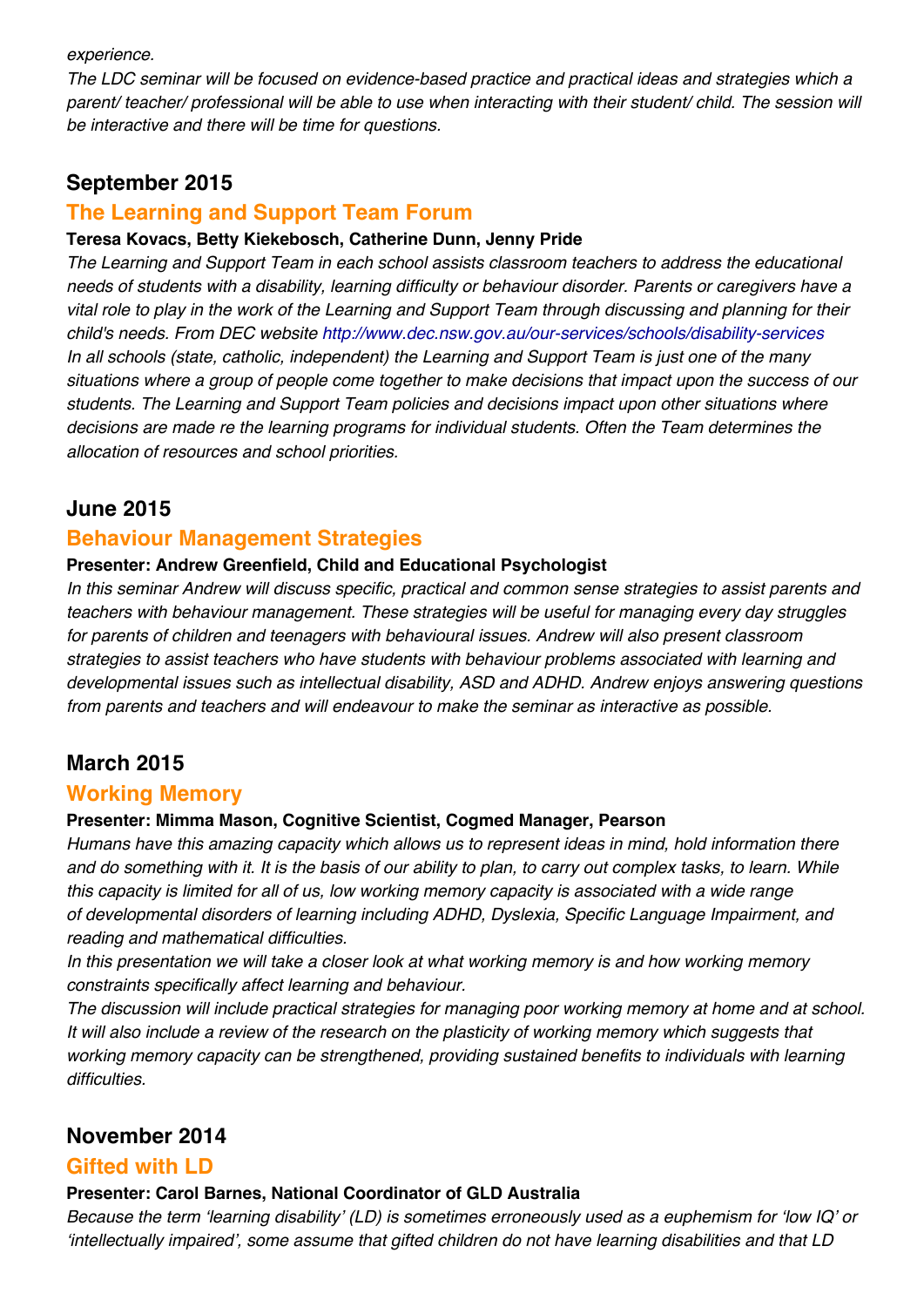*children could not possibly be gifted. This is not the case. In fact, children with LD, ADHD, ASD or other disabilities may also be academically gifted, sometimes exceptionally so. This interactive practical session*  will help parents and teachers identify some of the early warning signs that a child who has been identified *with developmental differences is also a gifted child who is hiding in plain sight. We'll also consider how parents can most effectively advocate for such children, and how parents and teachers can work collaboratively to provide classroom support and to apply for and implement disability adjustments for inschool activities and for tests and exams.*

### **September 2014**

### **Technology and Learning Difficulties**

#### **Presenter: Tim Connell, Managing Director of Quantum: Reading, Learning, Vision. Director of the Centre for Disability Studies, University of Sydney**

*Today we are faced with a rapidly increasing range of assistive technology (AT) options that assist children and adolescents who have learning difficulties. Matching the right tools with each individual student is essential to ensuring the best opportunities and outcomes. However, the choice for parents and teachers can often be bewildering, and this is where a focus on the role of assessment is crucial. The assessment of technology needs must include the student, the tasks they need to achieve as well as the tools themselves, all within the context of their learning environment. This session will provide a broad outline of assessment strategies and look at some examples of AT options in detail.*

### **June 2014**

#### **Autism, Communication and Literacy**

#### **Presenter: Rebecca Sutherland, Senior Speech Pathologist, Child Development Unit, Children's Hospital at Westmead**

*This talk will provide parents, teachers and health professionals with a review of autism and information about the new diagnostic criteria for autism spectrum disorder and social communication disorder. There will be a particular focus on the communication characteristics of autism and how these impact on literacy, as well as an overview of practical home and classroom based strategies.*

# **April 2014**

### **Anxiety and Learning Difficulties: Strategies and Support**

#### **Presenter: Maria Ivanka Milic, Clinical Psychologist**

*Anxiety Disorders are the most prevalent mental health disorder in children, with approximately 1 in 10 children experiencing a level of anxiety that compromises their ability to function at school, socially and with building independence. Research suggests a higher prevalence of anxiety in children with learning difficulties is in part related to the extra life challenges they face. This workshop aims to increase your understanding of anxiety disorders in children and adolescents and to provide you with a repertoire of cognitive and behavioural strategies you can use to support them in managing their anxiety at home and in school.*

# **November 2013**

# **Sleep Deprivation in Children & Teenagers: How parents and teachers can recognize it and what they can do to help**

#### **Presenter: Dr Chris Seton, Paediatric and Adolescent Sleep Physician**

*During this talk Chris will describe how our world has become sleep deprived and how this has affected young people. We now live in an electronic world where our needs are at our fingertips 24 hours per day. This causes sleep to be "de-prioritised" in our busy lives. Chris will explain the specific causes of this in young people, how parents and teachers can recognise it, & what can be done to improve it. He will also*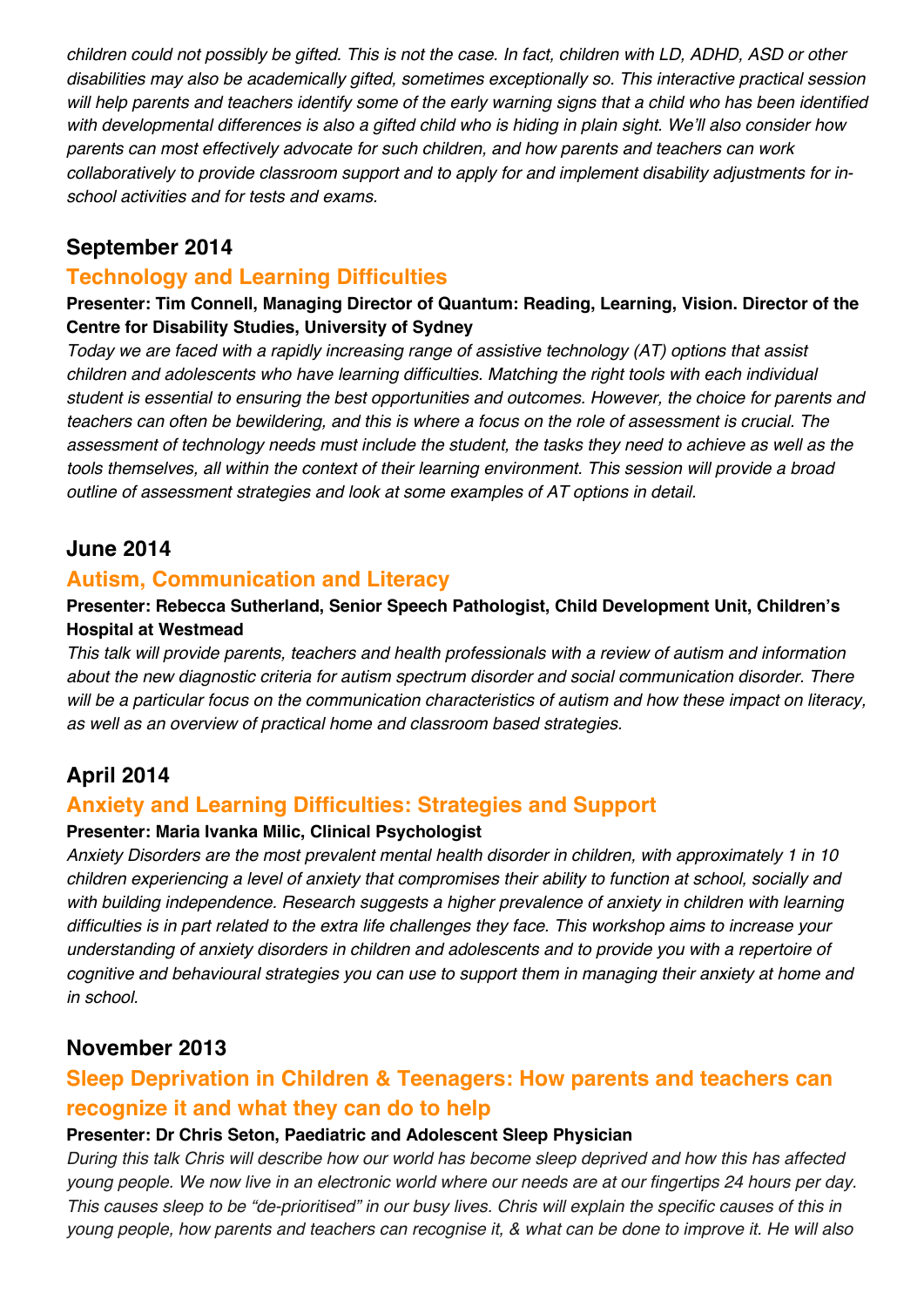*detail the cognitive, psychological and other effects of sleep deprivation in relation to learning difficulties and other conditions such as ADHD and the impact it can have at home and school.*

### **September 2013**

### **Learning Difficulties: The Role of the Paediatrician**

#### **Presenter: Dr Patrick Concannon Consultant Developmental Paediatrician**

*Dr Concannon will be talking from his perspective as a Consultant Developmental Paediatrician. He will discuss his role in the assessment, diagnosis, treatment and management in the home and classroom of Specific Learning Difficulties and other developmental disorders, such as ADHD and Autism Spectrum Disorders.*

### **May 2013**

#### **Understanding IQ & Educational Assessments**

#### **Presenter: Andrew Greenfield, Child and Educational Psychologist**

*When it comes to IQ and educational assessments (often referred to as psychometric assessments) there is a lot of misunderstanding about how these tools can be used and what information can be obtained from them. In this seminar, Andrew will try to answer some commonly asked questions about these tests and discuss how these assessment tools can be useful for both parents and teachers when investigating issues such as ADHD, Giftedness, Learning Difficulties, Nonverbal Learning Difficulties and other conditions. Andrew will discuss in detail what is involved in a psychometric assessment, what information should be gathered from them and how they should be interpreted by parents, teachers, school counsellors and other allied health professionals. With the new DSM-5 coming out in May 2013, Andrew will discuss the possible implications in relation to different diagnoses.*

### **March 2013**

#### **School Support for Students with Learning Difficulties: An Interactive Forum**

**Presenters: Melissa Clements (DEC, Director of Disability Learning and Support), Geraldine Gray (CEC, State Coordinator for Catholic Education Commission NSW), Margaret McKay (Association of Independent Schools)**

*This forum will give system representatives a chance to explain how their systems are now providing for students who need educational adjustments due to learning difficulties.*

*The first half of this forum will provide parents and teachers the opportunity to hear how the Government, Catholic and Independent Education systems are changing their procedures.*

*In the second half, our forum will allow for questions about how these new procedures are applied, especially with reference to the 'Every Student, Every School' policy (newly adopted for 2013 statewide in government schools).*

# **October 2012**

#### **Learning Difficulties & ADHD: The overlaps and what we should do**

#### **Presenter: Dr Paul Hutchins, AM, Senior Staff Specialist, Child Development Unit, The Children's Hospital, Westmead.**

*Problems in efficiency of thinking, learning, performance and behavior are common. Collaborative supports at home and in the classroom must address the individual's relative language, motor and organizational abilities. Success in based on shared information, adjusting the load for achievement, evidence-based strategies, rational use of medication and avoiding misconceptions.*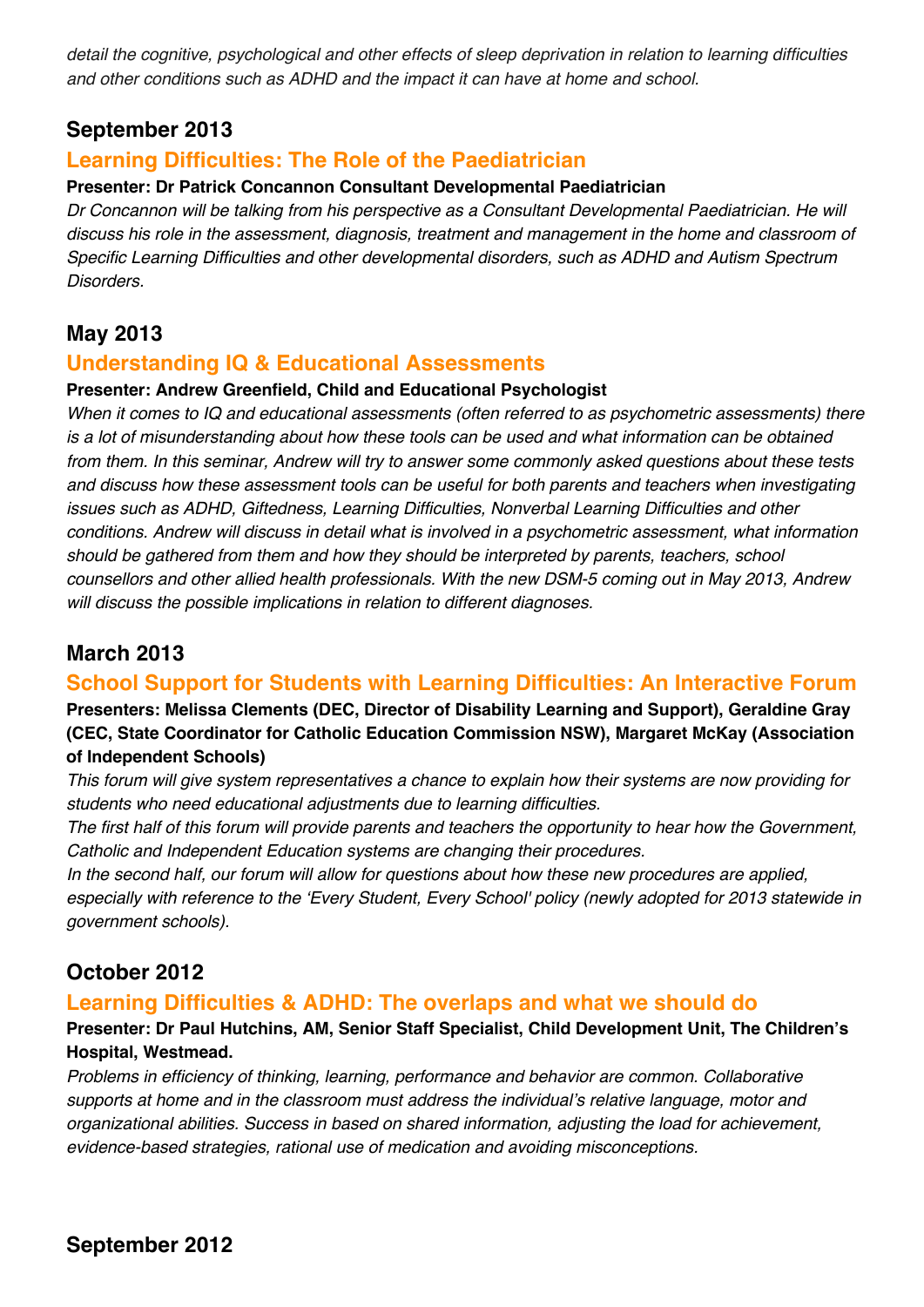### **Autism Spectrum Disorder**

#### **The Latest in Medical Management of ASD**

**Presenter: Dr Natalie Silove, Head of Child Development Unit, The Children's Hospital, Westmead** *Dr Natalie Silove's presentation will cover the current understanding of the causes of ASD and its impact on the developing brain. The role of the paediatrician as part of the multidisciplinary team will be discussed in regard to investigations and management. Challenges and implications of aspects of genetic testing and the role of medication in ASD will be discussed*

#### **The Role of Psychologists in Assessing and Diagnosing ASD and in Supporting Parents/Teachers Presenter: Neil Nicoll, Psychologist**

*Neil Nicoll's presentation will cover the different kinds of psychologists' involvement in assessment and diagnosis of ASD; Clearing-House information about ASD; behavioural support for families and schools; counseling and therapeutic interventions for children with ASD; counseling and support for families of children with ASD; research into ASD and community education.*

### **June 2012**

### **Building Resilience in Children & Adolescents with Learning Difficulties**

#### **Presenter: Dr Toni Noble, Adjunct Professor, Educational Leadership (ACU)**

*Life is a bumpy journey and everyone experiences setbacks and makes mistakes. Children with learning difficulties face many challenges, not only in learning but also in relationships; and some face more major challenges like bullying, family breakdowns or family loss. Everyone needs to learn the skills of resilience to 'bounce back'. This presentation draws on the new field of positive psychology to outline practical strategies to enhance child confidence and resilience. The skills that can be taught to children include helpful and optimistic thinking, amplifying positive emotions and managing strong negative emotions, making and keeping friends, identifying and maximizing their strengths, and developing a sense of meaning and purpose.*

# **March 2012**

### **Challenging Behaviours in Years 5 – 10: Strategies for School & Home**

#### **Presenter: Ian Luscombe, Principal Redbank School**

*This fun, entertaining, inspiring and above all practical seminar will provide teachers and parents with strategies for managing the myriad of difficult behaviours that are typically encountered in schools and at home***.**

# **October 2011**

# **The Middle Years: Developmental Challenges for young people, their parents and teachers**

#### **Presenter: Dr David Bennett, Head, NSW Centre for the Advancement of Adolescent Health**

*Adolescence is a distinct, significant and fascinating time in the life cycle. The profound and rapid changes occurring during the period referred to as "The Middle Years" (approximately 9 – 14 years) have the potential for huge impact on both current and future wellbeing. The presentation reviews a little of what we know about puberty and social & emotional development as well as how, informed by new insights from neuroscience about the evolving adolescent brain, we can better understand the many challenges involved, for young people, their parents and teachers.*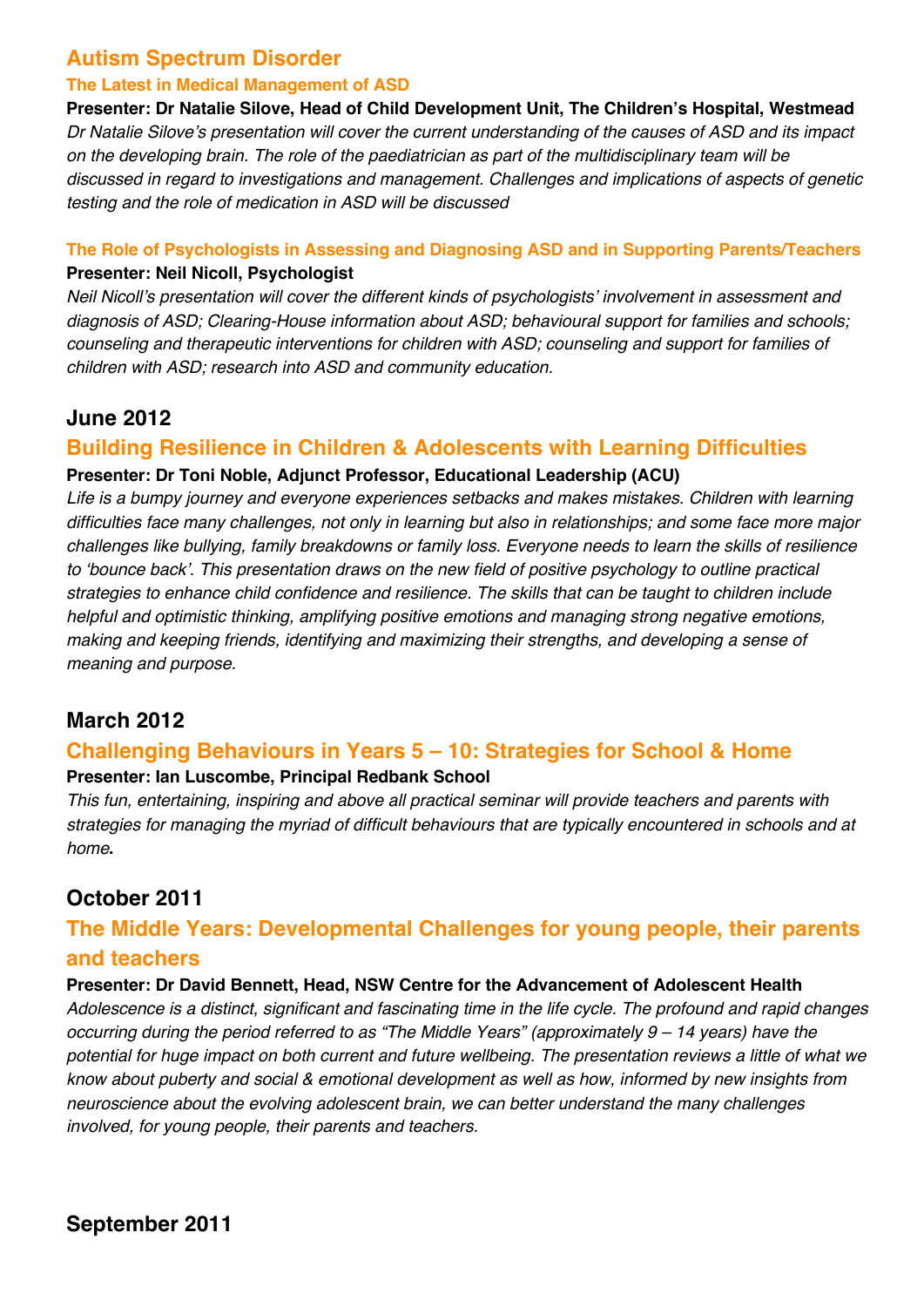# **Strategies to help students with ADHD/Learning Difficulties to remember their schoolwork**

#### **Presenter: Rowena Harding Smith, Educational Consultant**

*Children with Learning Difficulties have problems remembering; one day they know their spelling words and the next day they have forgotten them all. They study for exams and learn the work, but when they sit for the exam it is as if they have never studied – their mind goes blank. Students with ADHD have problems with organization; they frequently forget to do their homework and when they actually do an assignment they forget to take it to school. Yet these children can have an amazing memory for other things. Why does this happen? Come and learn how to teach our LD and ADHD students to remember their schoolwork.*

# **June 2011**

### **Teaching & Parenting Skills to Stay Sane!**

#### **Presenter: Dr Sandra Heriot, Clincial Psychologist & Author**

*Teaching and Parenting both involve the process of promoting and supporting the physical, emotional, social and cognitive development of a child from infancy to adulthood. Teaching and raising children can be wonderful experiences, but they can also be filled with many ups and downs. It is critical to identify and look after the needs of teachers and parents and support them in their essential roles. This presentation will provide strategies to promote mental health in children and adolescents both at school and at home. It will also focus on skills that are useful for teachers and parents of children with learning disabilities.*

# **March 2011**

#### **Vocabulary is Vital**

#### **Presenters: Julia Starling, Speech-Language Pathologist & Annette Guterres, Special Education Teacher**

*Children and adolescents with language, learning and attention difficulties often have poorly developed vocabulary skills, which will be having an often significant impact on their academic, social and personal development. Annette Guterres is a highly experienced special education teacher, and former president of the Professional Association for Learning Support. Julia Starling is a similarly experienced speechlanguage pathologist with a special interest in language-based learning difficulties. In this seminar, for parents, teachers and other interested professionals, Annette and Julia will explore the current research on vocabulary instruction, and will present a range of highly practical and useful vocabulary-enriching strategies for use in the classroom and at home.*

# **November 2010**

### **ADHD Assessment, differential diagnosis, co-morbidities and treatments**

#### **Presenter: Dr Daryl Efron, Developmental-Behavioural Paediatrician Royal Children's Hospital, Melbourne**

*The individual differences model is fundamental to understanding children who learn and behave differently. In this presentation, Dr Efron will discuss the current conceptualisation of ADHD and related disorders, and clinical evaluation procedures. Interventions will be discussed, emphasising the goal of supporting and promoting the child's positive developmental trajectory. The key principle of long- term collaboration between children, parents, schools and health professionals will be highlighted.*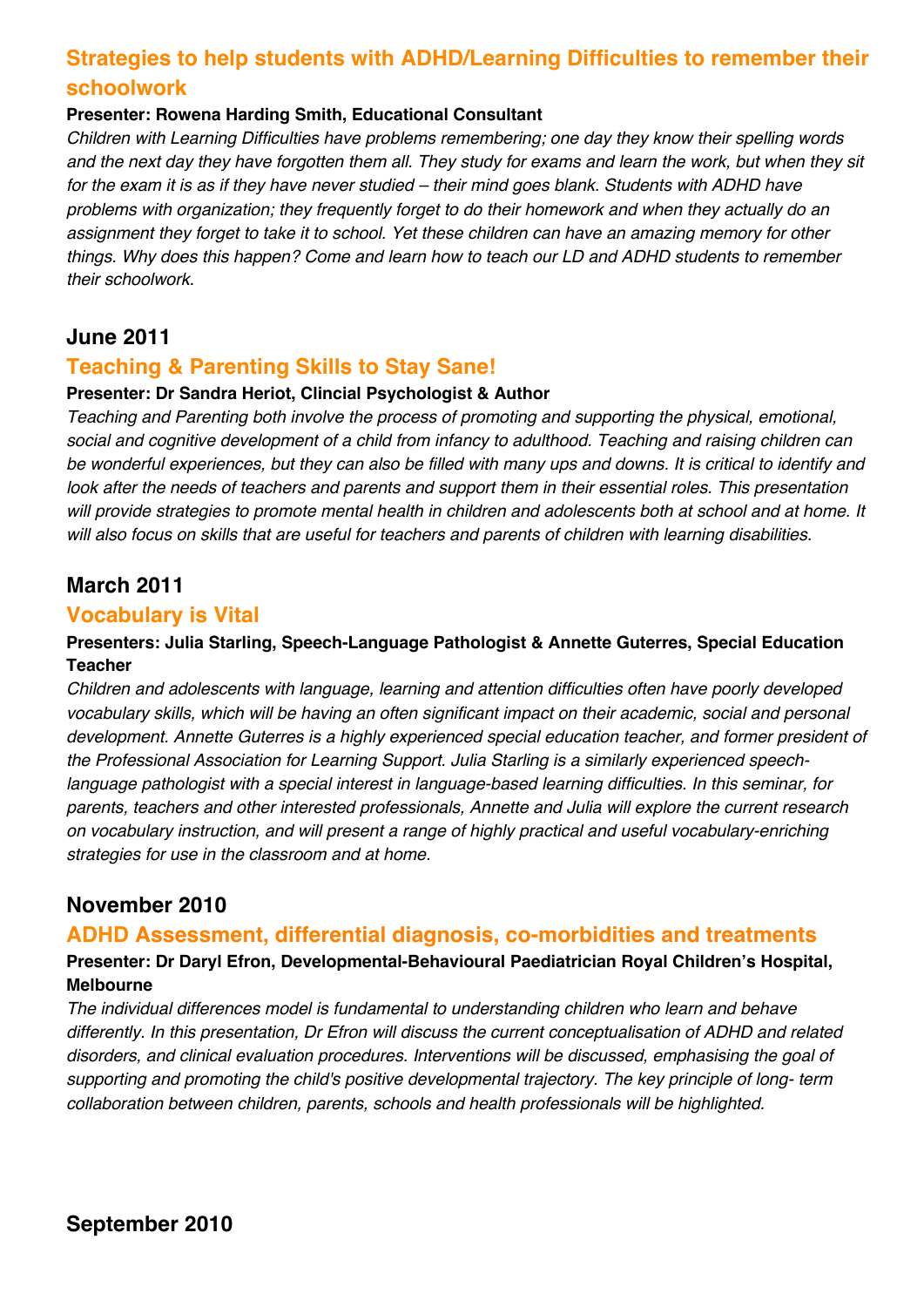### **Reading Difficulties: Research & Treatment**

#### **Presenter: Dr Genevieve McArthur, Australian Research Fellow from the Macquarie Centre for Cognitive Science (Macquarie University)**

*In her presentation, she will discuss the definition of developmental dyslexia (i.e. reading difficulty) and how it can be diagnosed. She will discuss theories about what causes developmental dyslexia, outline commercial treatments that have been triggered by these theories, and the scientific evidence behind these treatments. Additionally, she will provide a step-by-step guide that will help teachers, parents and educational professionals assess the existing evidence for new treatments for developmental dyslexia. This guide will help us to make more informed decisions about the best forms of treatment for children with developmental dyslexia.*

### **May 2010**

#### **Bullying**

#### **Presenter: Ian Wallace**

*Ian Wallace is a Consultant Psychologist, with a wealth of experience working with families, children and adolescents. In this seminar Ian will address the issue of bullying, and provide practical, "no-nonsense" ideas about how to bully proof and create resilience and responsibility in children and adolescents. The seminar will be of relevance to parents as well as all professionals working with young people. Ian conducts seminars around Australia for television, radio, universities, professionals, schools and support groups. He is the Director and Consultant Psychologist with Forestway Psychology Centre in Sydney.*

### **March 2010**

#### **Anxiety & Depression in Children & Adolescents with Learning Difficulties**

#### **Presenter: Dr Ann Wignall**

*Dr Ann Wignall is a Clinical Psychologist and Director for Child & Adolescent Mental Health for North Shore and Ryde. Dr Wignall founded the Child and Adolescent Anxi- ety Clinic at Royal North Shore Hospital and was also co- developer/author of the Cool Kids Anxiety treatment program with Ron Rapee, "Treating Anxious Children and Adolescents" (a therapists book) and "Helping your Anxious Child" (a parents guide). Dr Wignall's presentation will discuss anxiety and depres- sion in children and adolescents, especially those with learning difficulties. Why are LD children and adolescents at such risk of anxiety and depression and what can parents, teachers and professionals do?*

### **November 2009**

#### **Management of Oppositional Behaviours: in the classroom and at home**

#### **Presenter: Ian Luscombe, Principal Redbank School**

*Strategies for parents and teachers on the environmental factors that influence behaviour. "Why do they muck up" and what you can do to prevent this behaviour.*

### **September 2009**

### **Learning and Attentional Disorders: implications of neuroplasticity**

#### **International Presenter: Professor Rosemary Tannock**

*Strategies to reduce the load on the working memory and assist students to learn efficiently and reduce problematic behaviours in the classroom.*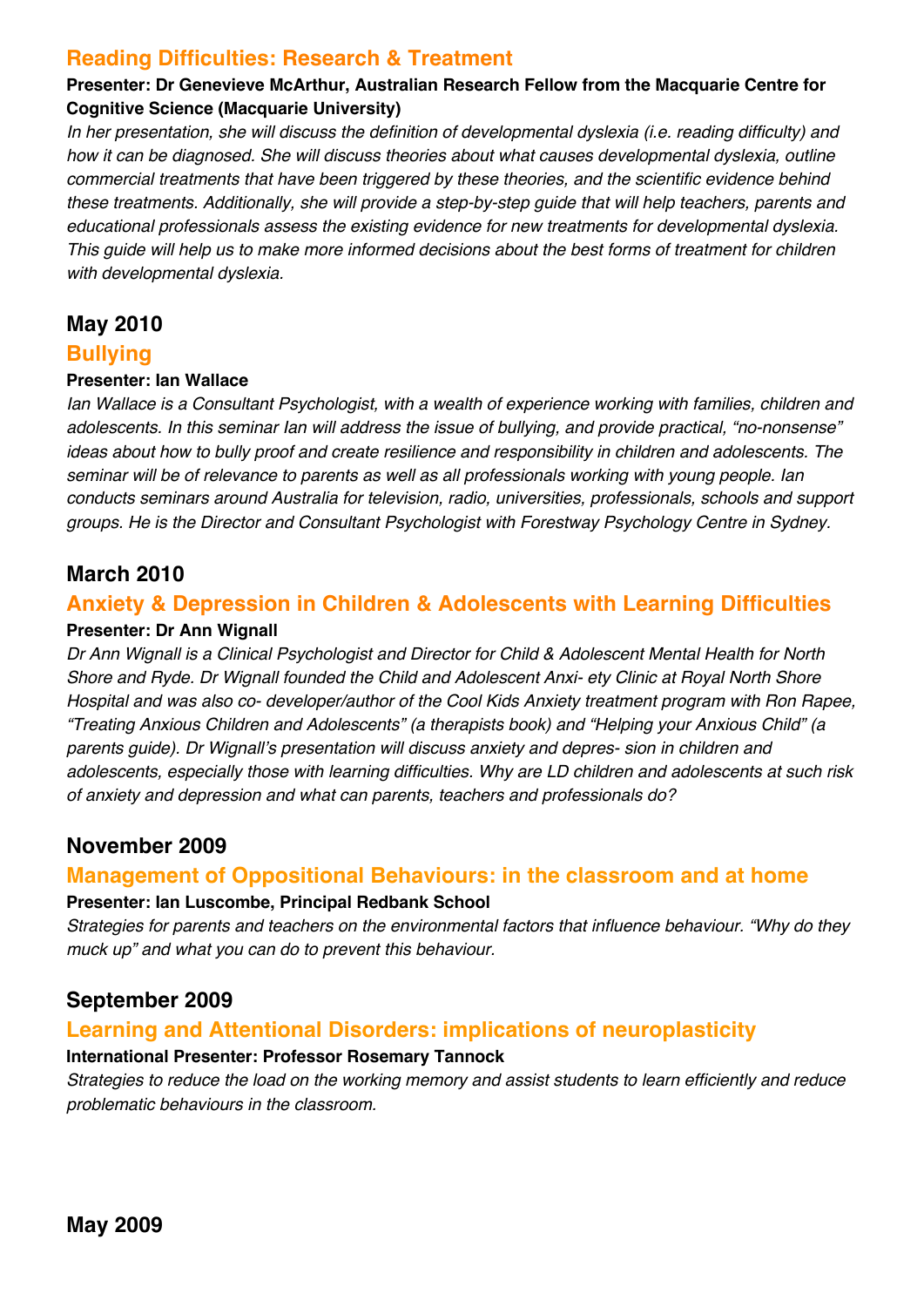### **An Approach to the Complementary and Alternative Interventions in ASD**

**Presenter: Dr Natalie Silove, Developmental Paediatrician & Head of the Child Development Unit at The Children's Hospital Westmead.**

### **February 2009**

### **Practical Management Strategies for School Students with AD/HD**

#### **Presenter: Virginia Hastings, Special Education Teacher**

*This seminar provided both parents and teachers with an overview of AD/HD and strategies that can be adopted both in the home and at school.*

### **November 2008**

### **Special Examination Provisions for HSC and School Certificate**

#### **Presenters: Board of Studies Staff**

*Discussion and information about who can apply for these provisions, what is required when making an application and the types of provisions that are provided to students.*

### **September 2008**

#### **Small Steps Anxiety Awareness**

#### **Presenter: Emma Pinn, Health Education Officer, Mental Health Association**

*What is and what causes anxiety? What strategies parents and teachers can use? What other options of treatment are available?*

### **March 2008**

#### **Going to the Heart of Autism: RDI (Relationship Development Intervention®)**

#### **Presenters: Elizabeth Ponce, Irena Woodward, Janice Marshall**

*A program to develop dynamic intelligence – opening the door to:*

- *- reciprocal communication*
- *- genuine friendships*
- *- school and workplace success*
- *- confident, independent living*

### **November 2007**

### **"To Help Me, You Need to Understand Me"**

#### **Presenters: Cathy and Mick Madden**

*Jessica is 14 years of age and has autism. Her parents, Cathy and Mick Madden will talk about Jessica's journey.*

### **August 2007**

#### **The link between Inattention and Learning Disorders**

#### **International Presenter: Professor Rosemary Tannock**

*Her research investigates the causes and treatment of AD/HD with a specific focus on the cognitive and academic difficulties and overlap with learning difficulties. Professor Tannock and her colleagues have developed a multi-media set of resources on AD/HD for teachers for use in Professional Development.*